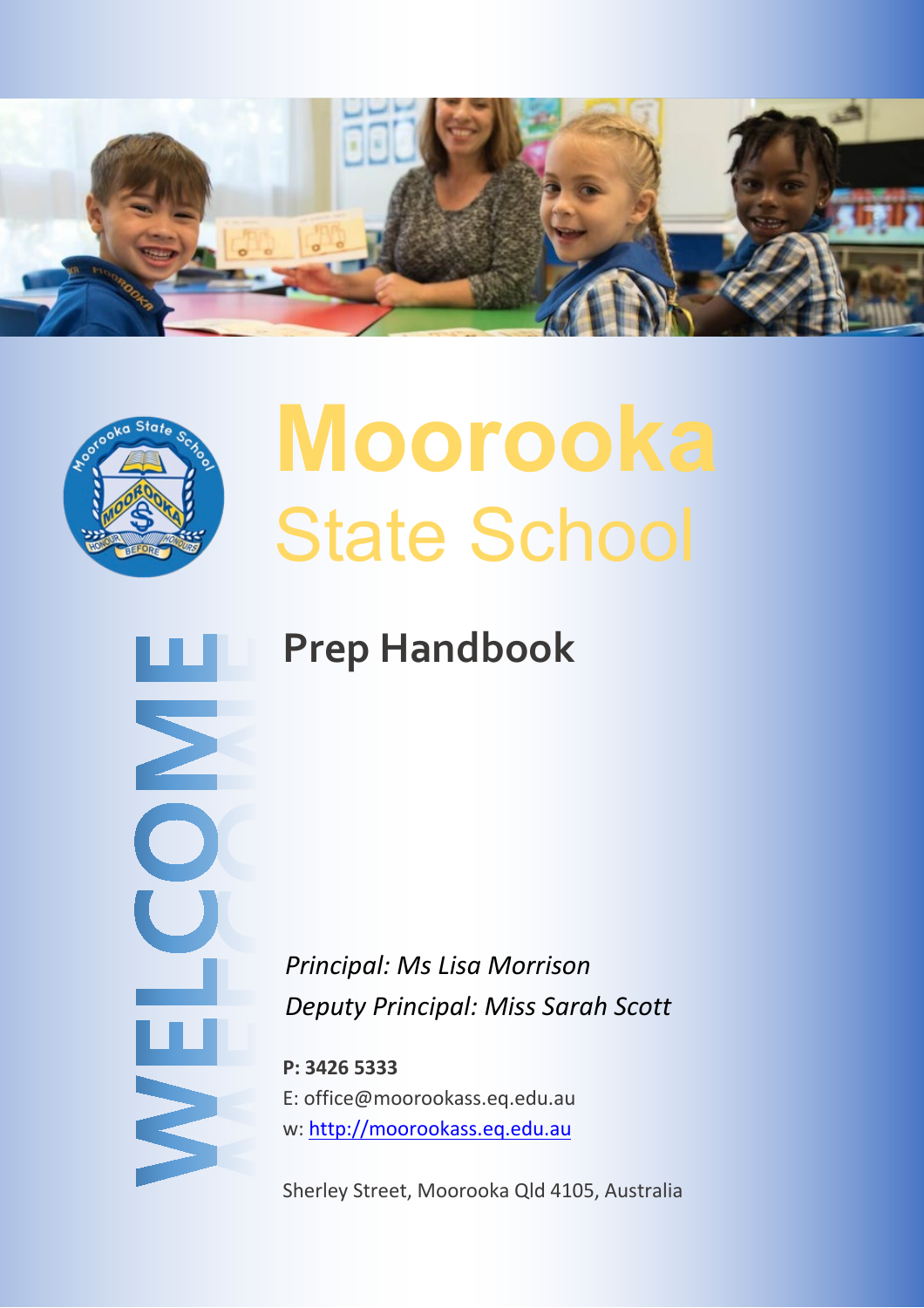# Welcome to Moorooka State School

Starting School<br>Prep is an early education program only offered in primary schools. It is a full-time program and children attend from Monday to Friday during normal school hours. It is available in all Queensland state schools and most non-state schools offering a primary program. Prep is integrated fully into the rest of the school. Classrooms and other facilities are located in school grounds. Children must be 5 years of age by 30 June in the year they start Prep.

Children whose birthday falls in the month of July, or children who have previously enrolled at school in another state or country, may be able to commence Prep early if they are assessed by the school principal as being ready. These are the only circumstances in which early entry to Prep is permitted under Queensland legislation. A July birthday or previous school enrolment in another state or country does not guarantee early entry to Prep.

Further information regarding Prep is available at: <https://education.qld.gov.au/parents/Documents/early-entry-prep-framework.pdf>

Prep provides the foundation for your child's success at school by developing:

- a positive approach to learning
- independence and confidence
- thinking and problem-solving skills
- language skills
- early literacy and numeracy
- physical abilities, including gross and fine motor skills.

#### Helping Moorooka State School Assist your Child

Parents -

- please ensure you have signed the transition statement form so that your kindy or child care centre can approve the school's access to the statement
- please ensure you have organised your child's stationery and book requirements
- label bags, shoes, lunchboxes, hats, library bags and clothing with your child's full name. Do not label books, pencils etc as they are shared communal resources on group desks.
- ensure your child wears our school uniform which can be purchased from the Uniform shop run by the P and C Association. See school website for hours
- ensure you keep the school office informed of any changes of phone numbers, address, or emergency contact numbers in event of illness or accident
- check immunisations are up-to-date and that vision and hearing have been checked
- ensure your child has a school bag big enough to hold their lunch box, reading bag, hat, a library bag on library day and jumpers or raincoats if necessary.

#### Getting your child set for Prep

Starting school can be an exciting but stressful time for you and your child. For some children it may be the first time that they have been away from their parents. They may be going into a strange environment with unfamiliar people and things around them. There are some simple steps you can take to help make your child's time at school more enjoyable and relaxed. Encourage your child to be independent by helping them to get used to:

• putting on and doing up shoes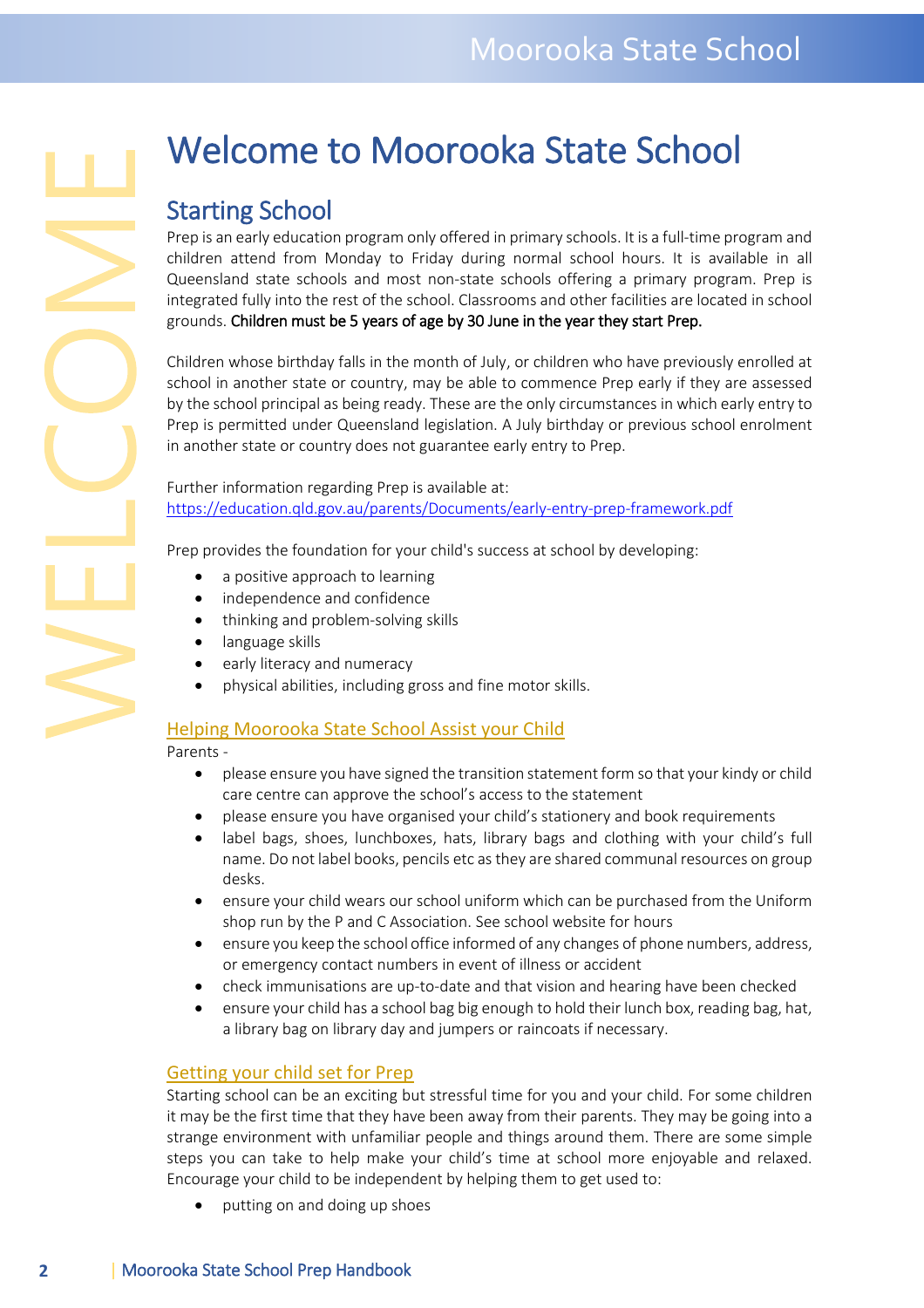# Moorooka State School

- eating and drinking without help (opening lunchboxes, wrapping and unwrapping school lunches and drinking from drink bottles)
- caring for and putting away play things
- using a handkerchief or tissue
- going to the toilet independently
- using playground equipment safely
- carrying their own bag
- identifying belongings
- making their own needs known
- using appropriate greetings
- responding verbally when spoken to
- knowing their full name, address and phone number
- knowing their parents' names.

Familiarise your child with the school environment and routine by:

- driving or walking by the school a few times so it becomes a familiar place. If possible, do this sometimes when other children are there so that your child can get used to the number of children, the playground and movement around school grounds
- attending the orientation program so you can meet the teachers and see the classrooms
- showing your child where to put their things, such as a school bag and hat
- making sure your child knows where to wait for you in the afternoon. If they are being picked up by someone else, they need to know who that will be. If they are to go to Moorooka Out of School Hours Care (OSHC) they will wait in the room
- checking with your pre-Prep provider (kindy, childcare) about how they can help children make a smooth transition to school
- encouraging your child to understand that teachers are at school to help.

#### First Day Procedures - Prep

In the first week of Prep your child will be in the class with the teacher and teacher aide they met on 'Meet the Teacher' day. However, please be aware that there could be changes and these will be communicated with you. This is to ensure they get exposure to all of their peers and Prep environments so we can best place your child for success in their first year of schooling.

The Prep Day starts at 8:45am and concludes at 2:55pm. You can bring your child into the Prep area after 8:45am. The school bell will ring, which indicates that it is time to start the day. The teacher will then take all of the children into the classroom. Say goodbye to your child with a hug and a kiss, and then leave the Prep area.

Please return to the classroom to pick up your child no earlier than 2:55pm. The early arrival of parents at the classroom can cause some anxiety for other children. Greet your child and help them to share some of the exciting events that have happened in their day.

#### Getting off to a good start

It is important that you talk positively about the school and value what is happening there. This is a long term experience for your child; schooling encompasses a lot of years of living and learning. Your child is more likely to have faith in and commit to the school experience if you are supportive of them, their teacher and their school.

We are delighted to welcome you to Moorooka State School. We are sure that your family's time here will be enjoyable and we look forward to many happy years of association together.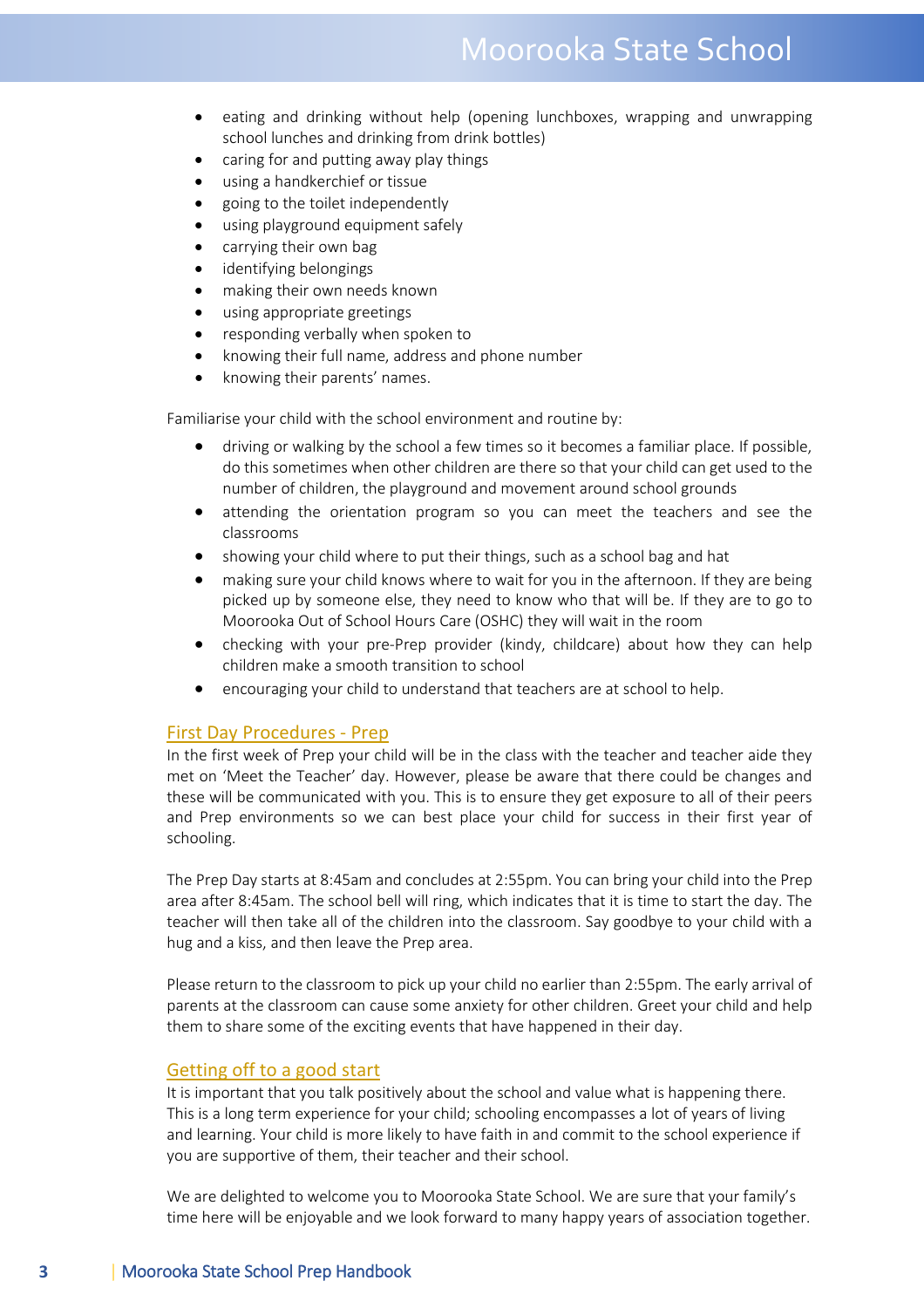# Curriculum, Standards and Assessment

Prep teachers use the Australian curriculum to teach, assess and report on in Prep.

The Australian Curriculum encompasses:-

| English          | Science | <b>HPF</b> | Technology  |
|------------------|---------|------------|-------------|
| Mathematics HASS |         | Arts       | <b>LOTE</b> |

Prep is a critical time in the learning of foundation knowledge and skills in the areas of literacy and numeracy. Minimum literacy and numeracy standards for Prep students to achieve by the end of the school year are set each year at Moorooka State School. Progress of students throughout the year is carefully monitored and early intervention strategies are accessed if we believe a child may benefit from some additional support with their learning. The focus of this support in Prep is usually around oral language development.

Reports cards are issued twice a year, (Term 2/Term 4) to provide information on how your child is progressing. Any concerns you may have can be discussed with your class teacher.

Parent-Teacher interviews are held twice a year, (Term 1, Term 3) to formally update you on your child's progress. You will also have the opportunity for many short informal updates throughout the term and year.

### Arrival and Departure

#### Arrivals

At the beginning of day, please bring your child to their classroom. The classroom doors open at 8:45 am. When your child arrives at school, they are to place their bags in the bag racks and tuckshop orders in the boxes outside the classroom doors. Once your child is settled we encourage you to leave the Prep precinct as extended goodbyes can be unsettling for the children.

#### **Departures**

Parents are to collect children at 2:55pm. Children attending Outside School Hours Care will be supervised by staff until they are collected from the classroom by a SchoolPlus educator.

Remember - Prep parents are required to drop off and pick up from their Prep classroom unless they are attending OSHC.

#### Late Arrivals and Early Departures

In the event of arrival at school after 8:50am, please go directly to the Office to the late slip/payment window to sign your child in. A late slip will be issued and must be handed to your child's teacher. Should it be necessary for your child to leave school before 2:55pm, please sign your child out at Office before leaving the school premises.

It is important children arrive on time. Attendance is closely monitored and Admin will contact you if your child is regularly late. Children need to hear the early messages of the day and feel part of the group. It is very important that your child is collected punctually. Young children worry and become very upset if they are left waiting.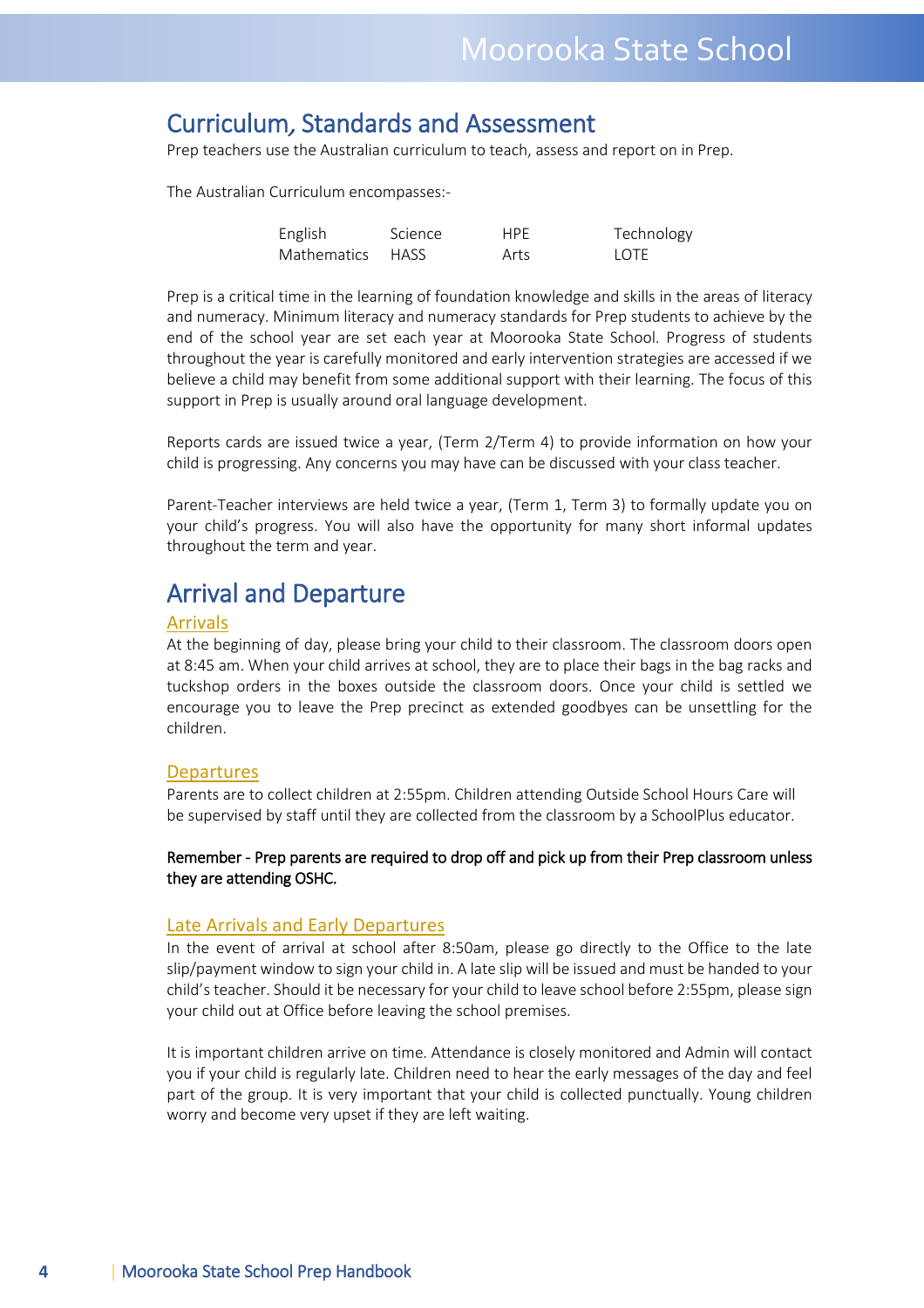### Class Time

#### Show and tell

Show and Tell gives children the opportunity to communicate and talk to their peers about the world. Please do not send any valuable or irreplaceable toys for show and tell. Let your child choose their show and tell as this is more meaningful to for them. Children are not allowed to play with their show and tell items during the day. Please, no pets in the school grounds.

#### Medication

If your child is receiving medication and is well enough to attend school, medication can be administered by the Office. You must complete a Request to Administer Medication at School form which is available at the office. This will be stored with the medication, clearly labelled, and stored safely away. All medication to be administered at school must be in its original box and clearly labelled with your child's name, dosage and time of administration.

The school does not keep a supply of painkillers (Panadol or other medication) for student use. Without a completed Request to Administer Medication at School form, the school staff are not permitted to administer any medication. A medication record book is kept for parents to set out dosages and times.

When medication is no longer required it will be returned to you in person. We cannot send medication home with children.

#### **Toileting**

Initially, Prep students will be supervised by Prep staff when using toilet facilities. Later, our Prep teachers will use their judgment about students' readiness to access the toilet facilities in pairs.

#### Library Borrowing

Prep students are strongly encouraged to regularly borrow books from our school library. All children have a weekly library lesson, at this time they will be able to borrow a book. Your child will need a library bag to take their book home.

#### Names and Labels

Please label all your child's belongings to enable easy identification. Lost property is kept in the stairwell underneath D block (closest to the staff carpark).

#### **Toys**

We request that toys are not to be brought to school from home as children can get upset when these items are lost or broken. Other items however, are very welcome for sharing time for example: postcards, photos, things for the science table.

#### Brain Break

It has been proven that children's concentration and learning can be affected by their diet. We have decided, as a school, to introduce a "Brain Break". During every morning session (approximately 9.30am to 10am) the children will stop for a fruit or vegetable snack which we believe will aid in their concentration. They will be required to bring a small piece of fruit or vegetable every day, washed and prepared (eg. oranges and carrots sticks pre-cut in a bag). Please note this is to be "FRUIT", not processed food with fruit in it.

Please note: All food packaging, waste and leftover food in lunch boxes is returned home with the students.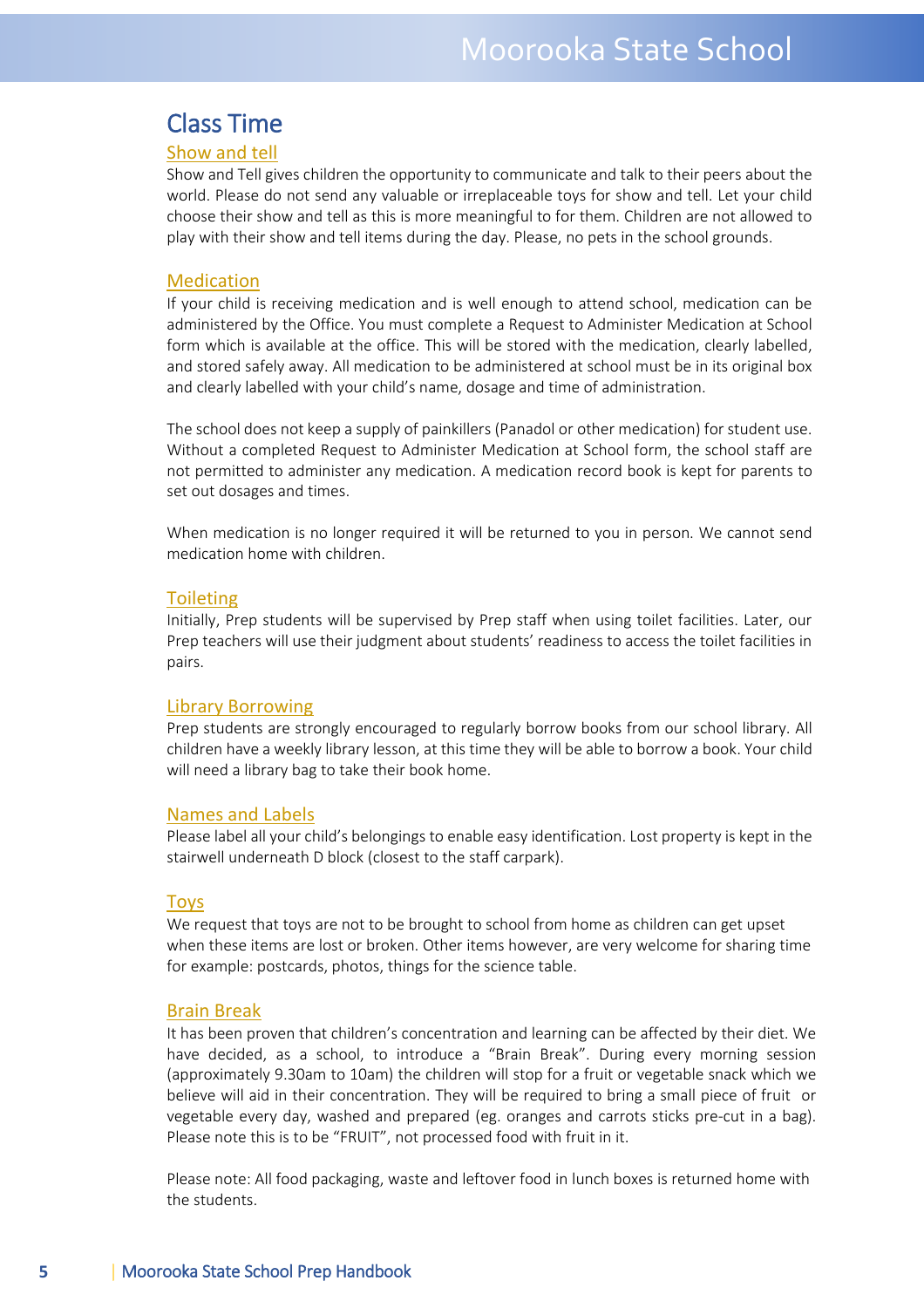#### **Birthdays**

Birthdays are an important event in the life of your child and one to be shared with their community of friends in prep. You are also welcome to share this event. We recommend cupcakes or ice blocks. Please let us know if you do not celebrate birthdays or have food allergies.

#### **Staffing**

Each Prep class will have a full-time teacher and a teacher aide in the classroom every day. Specialist teachers also take Prep students for a range of curriculum activities, each week:

Students work with:

- a music teacher.
- a health and physical education teacher
- a library teacher, and
- an art teacher (media, visual, dance and drama)

# Lunch Breaks

#### **Hats**

A hat should be worn whenever outside. Our school policy is no hat, no play. Hats need to be clearly named. Having more than one hat assists, if one should temporarily be misplaced. Hats are not loaned out by the school. There are shaded areas in the school for children to still access outdoor play if they forget their hat.

#### **Tuckshop**

We encourage all families to use our online ordering system which is offered through Qkr. The full menu is available using this system and orders can be placed for both first and second breaks. Tuckshop can also be ordered by writing the order on a paper bag and placing it in the tuckshop basket.

Set up your family using the Qkr instructions below:

- Download Qkr on android, iPhone or iPad
- Register select 'Australia'
- Find our school (select or search)
- Register your children

Tuckshop hours will be available on the P&C Facebook page. Please keep in mind operating hours do change sometimes. P&C Facebook page is <https://www.facebook.com/moorookastateschoolpac/>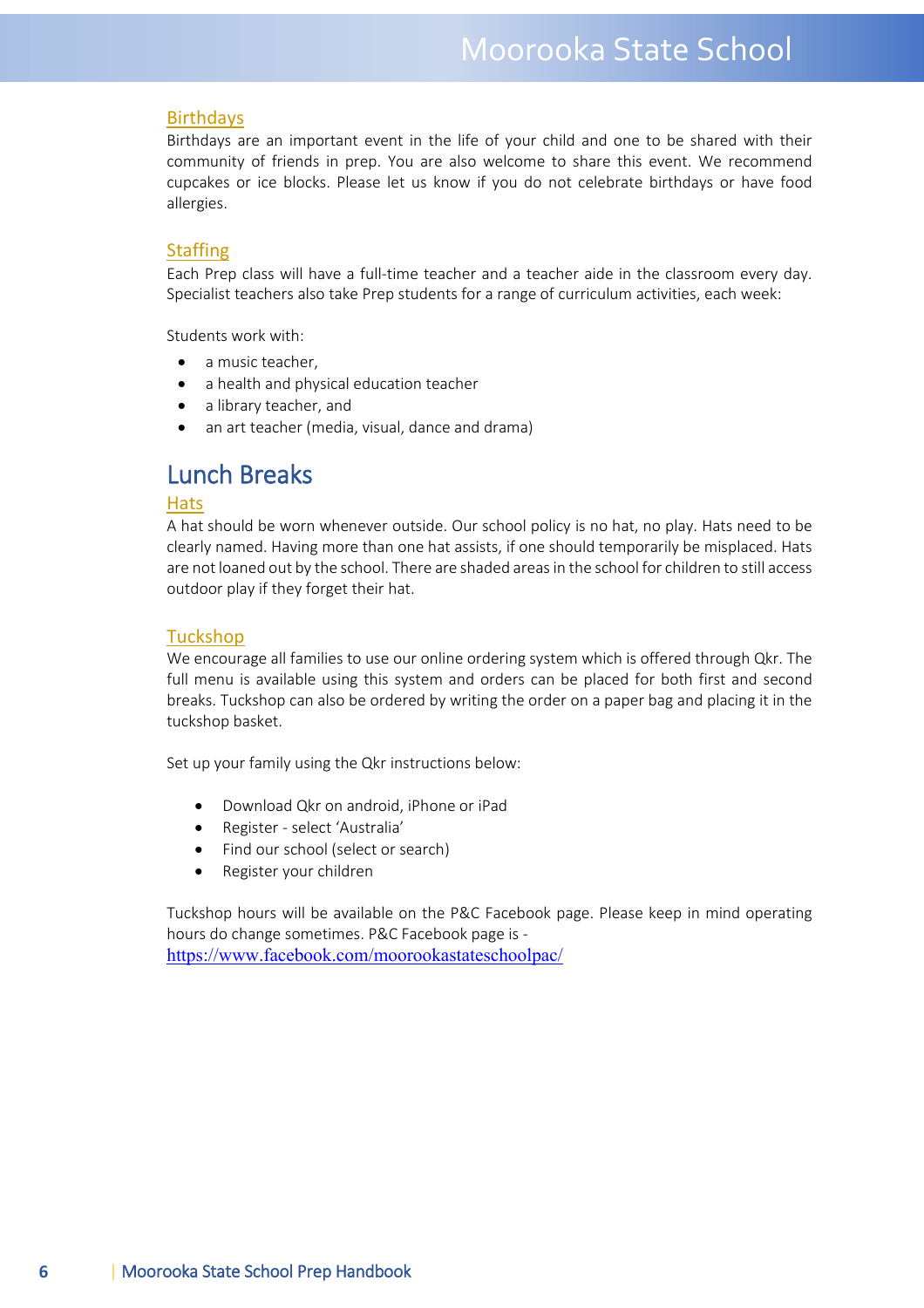#### Food and Nutrition

As part of certain units of work, your child may be involved in cooking activities. These cooking times provide children with a taste of foods from a variety of cultures. We aim to provide wholesome and healthy ingredients for the children. If your child cannot eat certain foods or has an allergy, please inform the school office.

Research is clear that nutrition plays a key role in the quality of a young person's physical and neural development. For this reason, for optimum success with a student's learning program, we believe that students should be fed the best quality nutrition possible. It is also important that students are encouraged and supported to take responsibility for the quality of food they eat themselves.

#### Water Bottles

Please ensure your child always bring a full and easy to open water to school. Bottles can be refilled from bubblers if needed during the school day.

**Parents in Prep**<br>Parents have an important and valued role in the education of their children and in our learning community. Therefore, we welcome your involvement in the classroom. We encourage you to be part of your child's learning in whatever way you can. Please let your child's teacher know at the beginning of the year if you have any special talents you can share! (for example: art, music, cooking, science etc.) When attending your child's classroom as a volunteer please sign in and out of the visitor's register in the administration office.

You contribute to the school partnership when you:

- Tell the class teacher who the important members of your child's extended family are and who to contact in an emergency.
- Inform the teacher about significant events in your child's life, especially if the changes are likely to be distressing for the child.
- Let the school know when your child will be absent.
- Advise the school if your child will be collected during school hours, and by whom as a courtesy, as well as a child protection measure.
- Ask questions, talk to staff, write an email and/or send a note about anything that's concerning or interesting to you.
- Check the school note pocket and email inbox for notes, forms and newsletters and read and respond to them. Working parents may not be able to be actively involved in daily school life, but reading school newsletters and talking to your child about what is happening shows your interest.
- Make time to keep in touch with your child's class teacher, to keep informed about class activities and your child's growth and development.
- Where possible, attend school and class events. If you are unable to attend, could another family member or friend stand in to support your child and value their efforts?
- Attend parent-teacher interviews and talks, especially those concerning your child's learning progress (it's desirable, if possible, for both parents to attend such meetings).
- Connect your child's school learning to family activities and excursions.
- Display your child's work from school and talk about it with family members.

#### Home Learning

Regular activities done at school are to be taken home and discussed with parents. Home readers (decodable readers) will be sent home, usually from mid Term 1 onwards, or when each individual child is ready.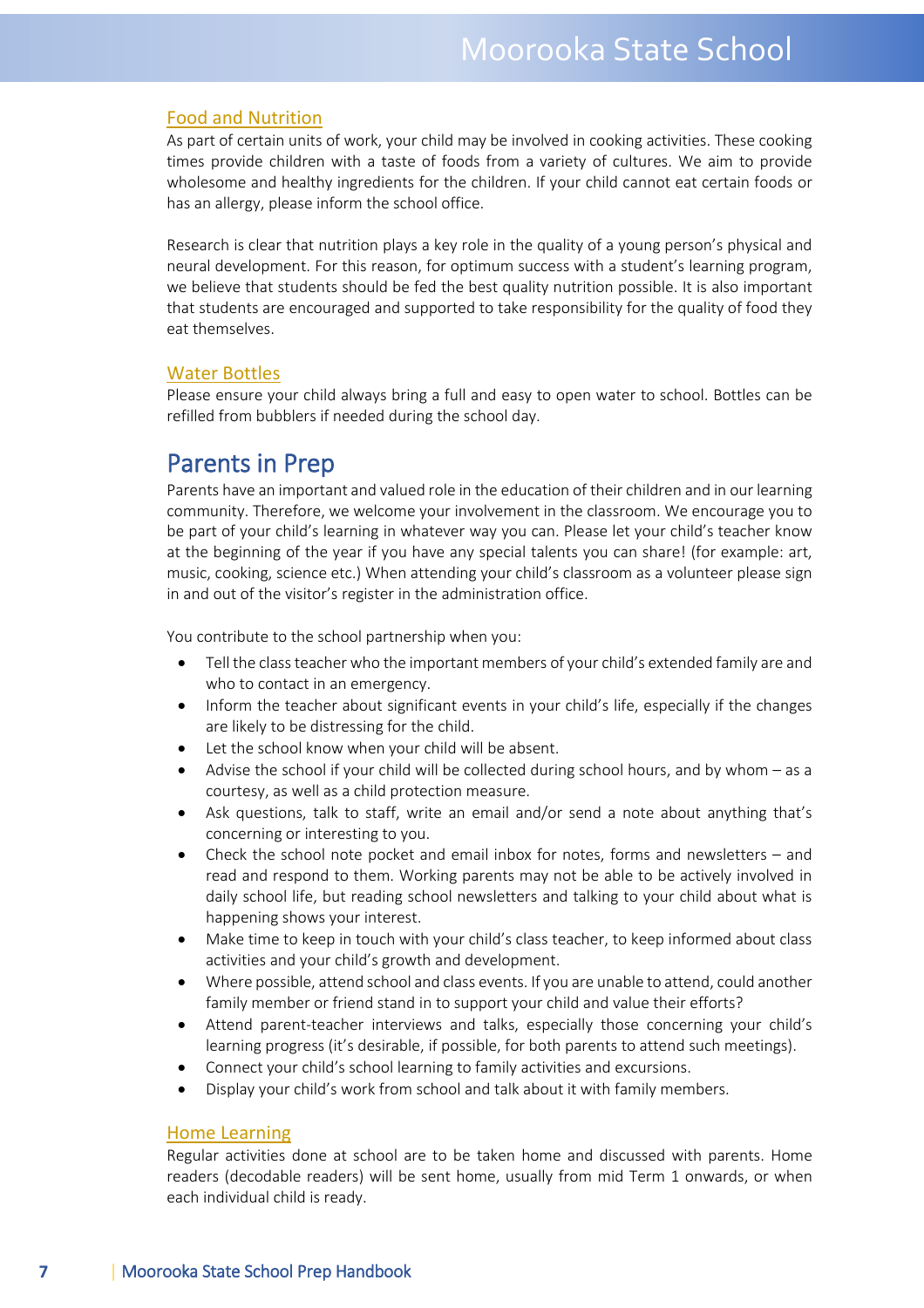#### Communication

Teachers are often not available to meet for formal discussions in the morning as they are focussed on preparing for the day, unless you have a prior appointment. For matters concerning the classroom, playground or education of your child you can make an appointment by contacting your child's Class Teacher by email.

Many situations are complex, so it's important to not jump to conclusions. Listen to all points of view and try to find a 'win-win' solution suitable for all parties. If you do not feel satisfied with communication with the Class Teacher, you can make an appointment through the school office to see the Deputy Principal.

#### School Newsletter

The school's newsletter is electronic and will be emailed to you. It is also published on our website www.moorookass.eq.edu.au. Our newsletter provides up to date information about what is happening in the school.

#### Parent Participation

If you wish to be a parent helper you are very welcome. Please arrange this with your child's teacher. If you choose to assist at Prep, either as a volunteer or craft helper, it would be lovely for you to blend in, in the same way that the teacher and assistant do.

#### Working together to solve problems

Sometimes a child does not want to go to school, and this can be very upsetting for both parents and child. Not wanting to go to school can happen at any age but it may be connected to major changes such as starting school, family break-up or moving house. Children might find separating from their home and family difficult when starting school and try to get their parent to stay with them. However, some children may just take longer to feel comfortable in new situations. Meet with your child's teacher to discuss strategies to support your child.

# Community Involvement

#### Key Annual Special Events

Easter Hat Parade Under 8's Day Teddy Bear Picnic Athletics Day (Semester 1) Swimming Carnival (Semester 2)

Please check our website calendar for dates and times and other events throughout the year.